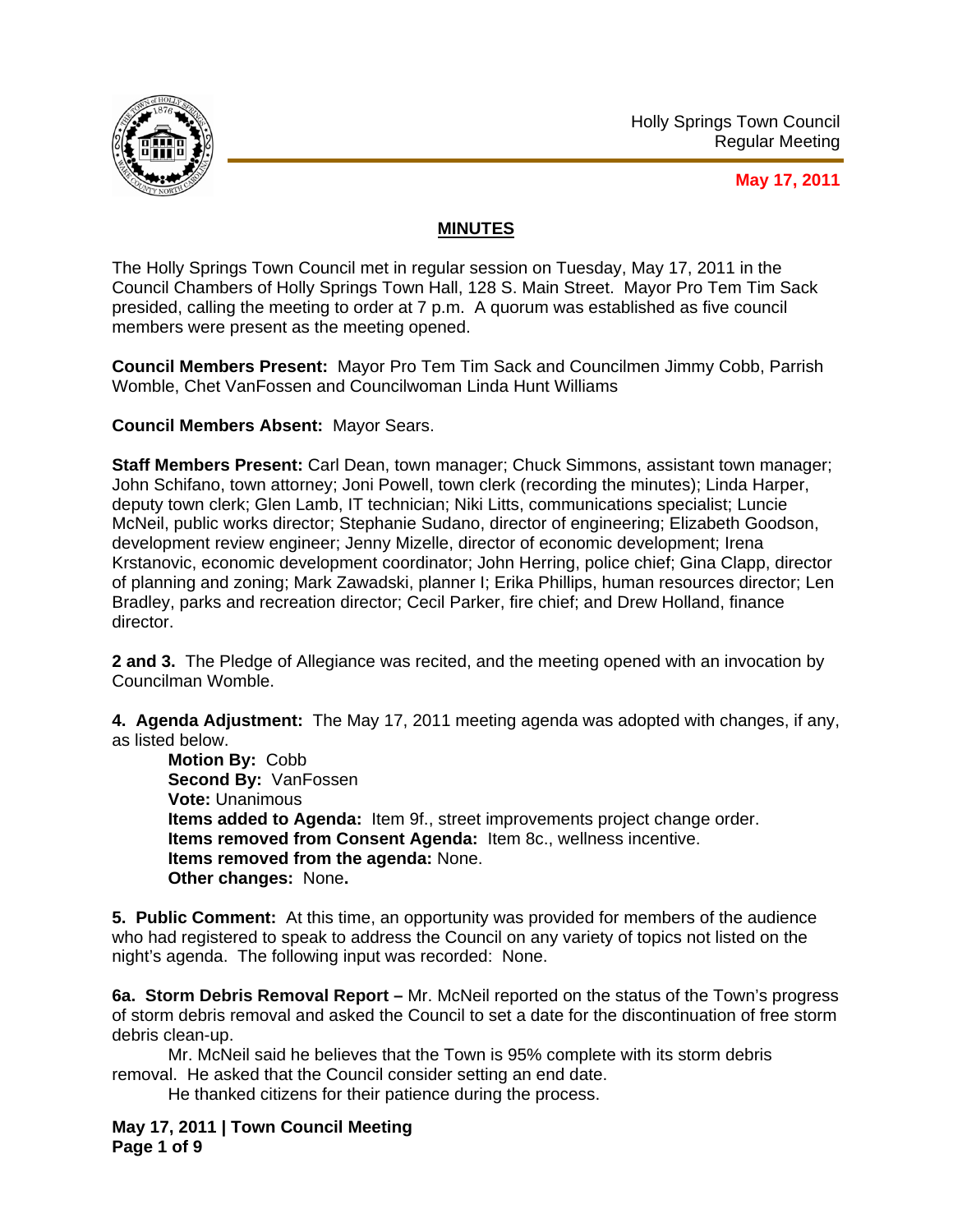**Action:** The Council approved a motion to set June 1, 2011 as the date for discontinuation of free storm debris collection.

**Motion By:** Womble **Second By:** Williams **Vote:** Unanimous

**7a. Public Hearing: Special Exception Use Petition Amendment 10-SEU-03-A01 -** Mr. Zawadski said the Town has received a request for an amended Special Exception Use permit for a kennel with enlarged outdoor runs to be located at 250 Premier Drive.

 The property is 1.17 acres and is located near the intersection of Premier Drive and Green Oaks Parkway.

 He said a Special Exception Use for a kennel with outdoor runs and a veterinary hospital was approved at this location in August 2010. The business owner now is requesting to expand the outdoor run area from 1,440 square feet to 11,758 square feet. The new outdoor area is proposed to be located in the northwest corner of the property and would be screened from street view by the two existing buildings and retaining wall along the northern property line.

 The area would be enclosed with a six-foot chain-link fence and screened by 15 six-foot leland cypress trees along the southern side of the fence. No other modifications are proposed to the building exterior or property.

Councilman Sack asked if the existing project was meeting previous directives.

 Ms. Goodson and Ms. Sudano said the property user was in temporary compliance with stormwater regulations after having received a notice of violation. Ms. Sudano said the applicant had been put under violation after dog waste left outside became a problem with stormwater draining from the property an into Utley Creek. The applicant worked with engineering staff to put in place some procedural changes at the kennel that has put the applicant in temporary compliance with stormwater rules.

Ms. Mizelle addressed the Council noting that she initially had believed that the facility was going to be enclosed. She said she did not feel there was sufficient evidence that the use is compatible with surrounding uses, and she feels it would be inconsistent with the goals of development of the Holly Springs Business Park.

With that explanation completed, Mayor Pro Tem Sack opened the public hearing to accept sworn testimony and qualified evidence. The following testimony was recorded under oath administered by the Deputy Town Clerk:

Beth Ann Young, Willow Spring – Ms. Young is the applicant. She said all the boarding and housing of the dogs is enclosed, but the dogs need exercise and fresh air and to use the bathroom. She explained that there is a small asphalt pad on which the dogs can exercise. The current facility actually causes the stormwater discharge problems, and the larger, grassy area would be the solution.

Councilman Sack said he was concerned about the marketing of the vacant property to the north. He said he would think the lease or sale of the property would be more difficult with a kennel next door with 11,000 square feet of outdoor runs.

Laura Carow, Apex – Ms. Carow is the owner of the parcel to the north, and she said she felt that if there is an outdoor run, it may be a concern for her potential tenants. She said she is not in favor of the expansion.

Abel Zalcberg, Cary -- Mr. Zalcberg is the owner of OFM in the Holly Springs Business Park. He said, while he likes to see business owners succeed, he is against the requested expansion. He testified that he visited a similar facility in Durham, and noise was a problem, even from many feet away, he said. He said he feels the hygiene also is going to be a factor. He asked the Council to table the decision and visit a similar facility before making a decision.

### **May 17, 2011 | Town Council Meeting Page 2 of 9**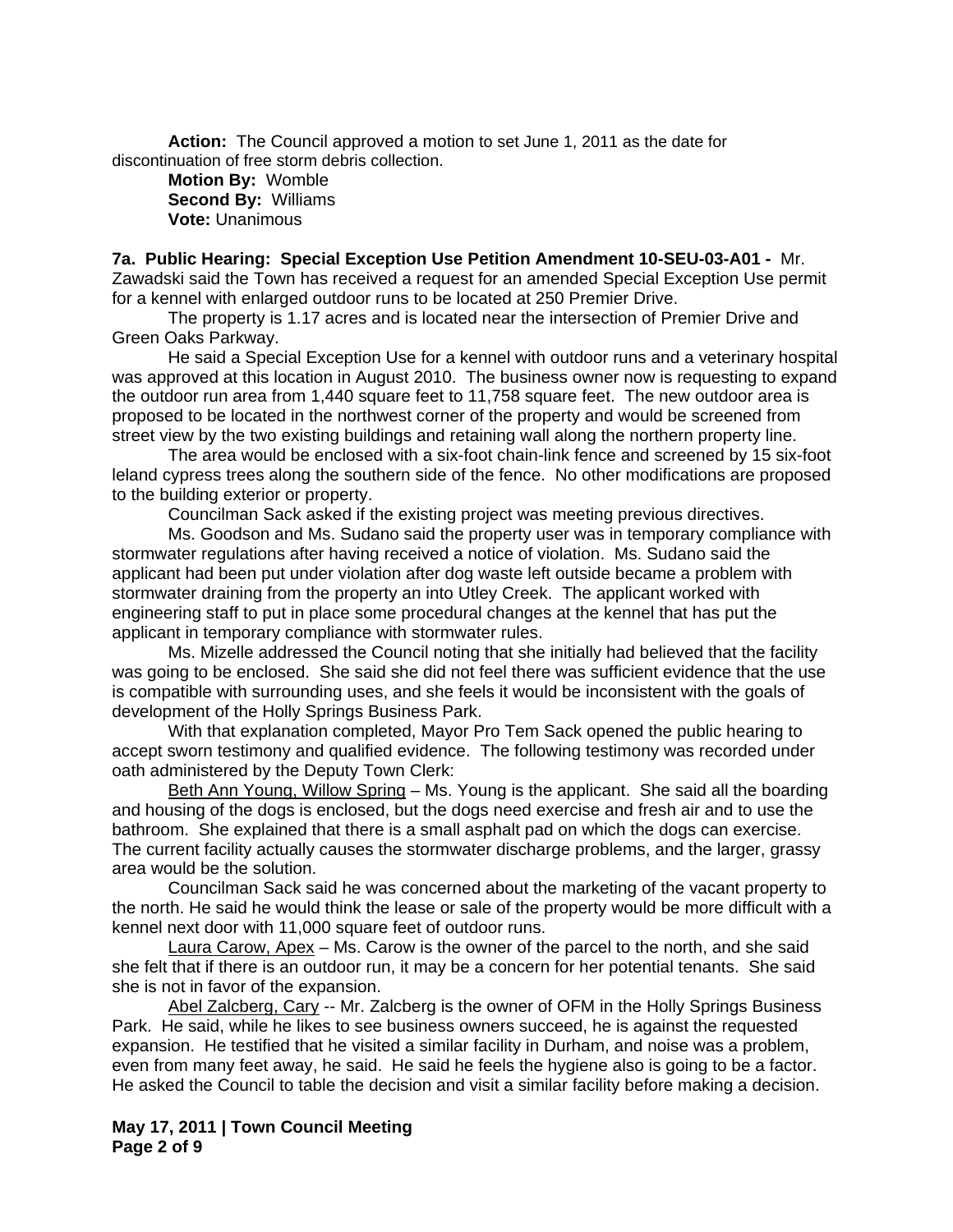Councilman VanFossen said he thinks the Council needs to keep in mind that the amendment is for an expansion of the space, but not an increase in the number of dogs. the original business was approved with 20 dogs to be allowed outside. There still would be only 20 dogs outside, but just within a larger space.

Councilman Cobb said he has a concern about the stormwater management issue.

Councilman VanFossen said for the record that he was the architect for the original project, but has no financial interest in the project now. He told the Council that the parking lot storm drain had been blocked so that no animal waste tinged water can flow into it.

Councilman Sack said he feels he does not want to approve an expansion because the property has had stormwater violations, brought on by run-off from the dog run area. He said he also was concerned about the impact a larger dog run would have on neighboring properties and general development in Holly Springs Business Park.

Councilwoman Williams said she is concerned about run-off and is leaning toward tabling the question until she gets more information. She said she sees both sides of the question.

Councilman Womble said he supports local businesses, but he does not think the expansion would benefit the Holly Springs Business Park.

Councilman VanFossen said he supports the request because the only difference would be that the 20 dogs that are going out now in a small run would be in a bigger space.

Ms. Young addressed the Council to say her stormwater issues are because the original spot is asphalt, and this expansion would actually solve the problem as grass would filter water run-off. She said there is a retaining wall between this and the neighboring property; there is natural woods and landscaping.

Councilman Cobb asked if approval of the permit request would improve the stormwater management problems.

Ms. Sudano said yes, given a written plan for waste removal is submitted and approved.

Councilman Sack asked if the applicant had prepared a stormwater management plan with the original building.

Ms. Sudano said it was required, but the applicant did not do so.

Councilman Sack said he had no confidence the applicant's record.

Councilman VanFossen began to speak, but Councilman Womble interjected and asked the Town attorney if it was appropriate for Councilman VanFossen to be speaking in such fashion since he was the architect on the project.

 Mr. Schifano said the statute specifically speaks to Council members who have a direct financial interest in the subject. Because Mr. VanFossen had already been paid and his vote on the permit would have no direct correlation to his income, Mr. VanFossen would not be required to excuse himself.

The question is, Mr. Schifano said, does anyone have any objections to his participation. The Council indicated that no one had objections.

Ms. Young said this expansion was the most logical solution to respond to the

stormwater issues. Having the dogs run in a larger, grassy area would naturally improve run-off from the property.

Councilwoman Williams said, then, the remaining issues from speakers are noise and odor.

Mr. Zawadski added that noise and odor are addressed in the conditions of approval. He confirmed when Ms. Young said the Town had not received any complaints of noise or odor. He said if the Town did receive complaints about noise or odor, the approval condition could be enforced.

Councilman Womble said there are no conditions that could be enforced that would address the concerns of speakers who addressed difficulties about the leasing of neighboring property.

**May 17, 2011 | Town Council Meeting Page 3 of 9**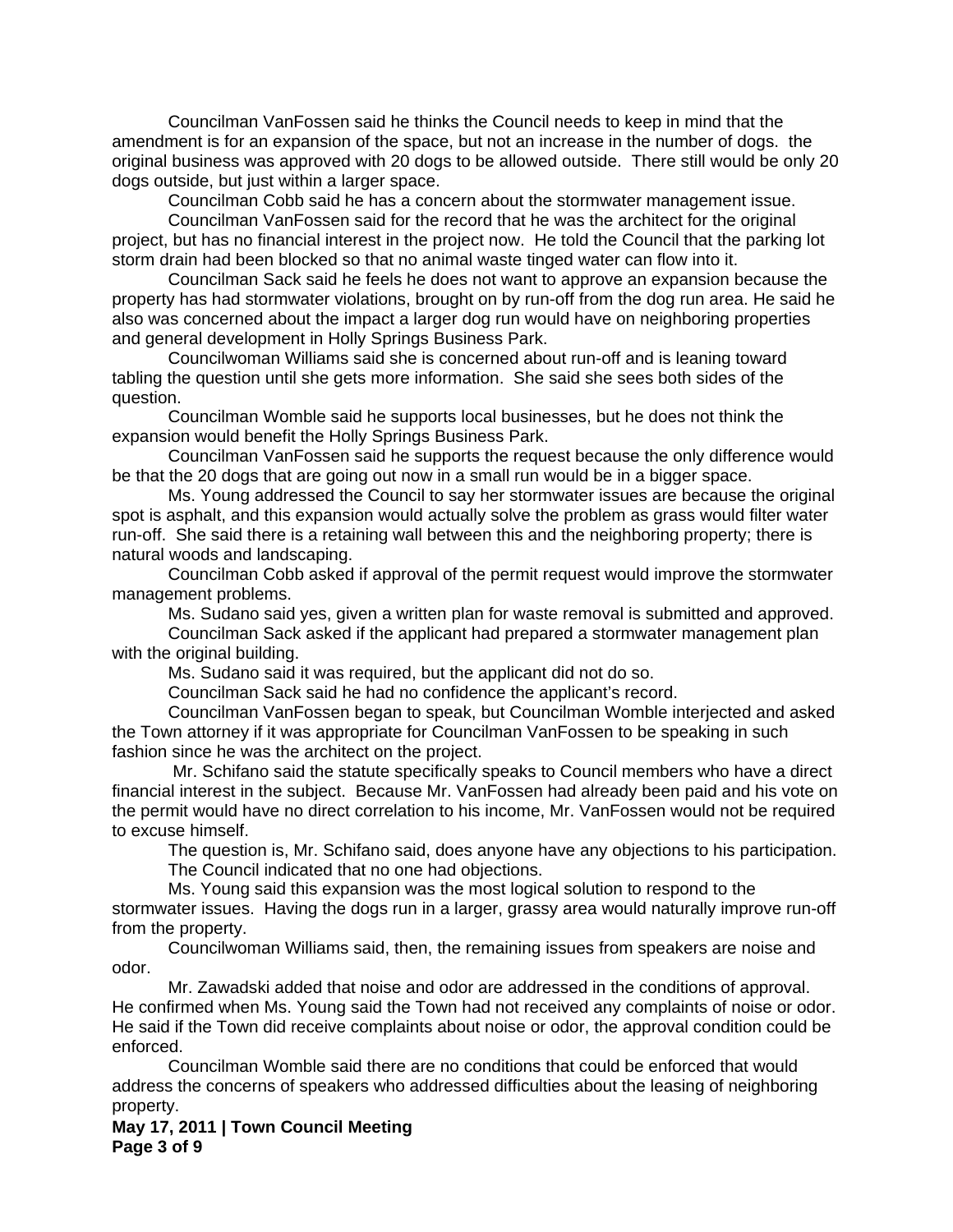There being no further testimony, the public hearing was closed.

**Action #1:** The Council approved a motion to make and accept the findings of fact provided to them by the applicant and to be recorded in the minutes for Special Exception Use Petition #10-SEU-03-A01 for Doggie Village to allow for a kennel with outdoor runs as submitted by Thompson and Associates, date revised 4/11/2011.

# Special Exception Use Findings of Fact:

 A special exception use may be granted only upon the presentation of sufficient evidence to enable a written determination that:

- a. The proposed use will not be injurious to the public health, safety, comfort, community moral standards, convenience or general welfare;
- b. The proposed use will not injure or adversely affect the adjacent area;
- c. The proposed use will be consistent with the character of the district, land uses authorized therein, and the Town of Holly Springs Comprehensive Plan;
- d. The proposed use shall conform to all development standards of the applicable district (unless a waiver of such development standards is requested as part of the special exception use petition and approved as set forth above, in which case the proposed use shall conform to the terms and conditions of such waiver).
- e. Access drives or driveways are or will be sufficient in size and properly located to: ensure automotive and pedestrian safety and convenience, traffic flow as set forth in Section 7.09 – Pedestrian Circulation and Vehicular Area Design; and, control and access in case of fire or other emergency;
- f. Off-street parking areas, off-street loading areas, trash enclosures, trash pick-up and removal, and other service areas are located so as to be safe, convenient, allow for access in case of emergency, and to minimize economic, glare, odor, and other impacts on adjoining properties and properties in the general neighborhood;
- g. The lot, building or structure proposed for the use has adequate restroom facilities, cooking facilities, safety equipment (smoke alarms, floatation devices, etc.), or any other service or equipment necessary to provide for the needs of those persons whom may work at, visit or own property nearby to the proposed use;
- h. Utilities, schools, fire, police and other necessary public and private facilities and services will be adequate to handle the needs of the proposed use;
- i. The location and arrangement of the use on the site, screening, buffering, landscaping, and pedestrian ways harmonize with adjoining properties and the general area and minimize adverse impacts; and,
- j. The type, size, and intensity of the proposed use (including but not limited to such considerations as the hours of operation and numbers of people who are likely to utilize or be attracted to the use) will not have significant adverse impacts on adjoining properties or the neighborhood.

**Motion By:** VanFossen **Second By:** Williams

**Vote:** The motion carried, following a 3 to 2 vote. Councilmen Cobb and VanFossen and Councilwoman Williams voted for the motion. Councilmen Womble and Sack voted against.

*A* c*opy of Special Exception Use Petition 10-SEU-03-A01 addressing the findings of fact is incorporated into these minutes as addendum pages.* 

**Action #2:** Having made findings of fact that the project meets the requirements to be granted a Special Exception Use, the Council approved a motion to approve Special Exception Use Petition #10-SEU-03-A01 for Doggie Village to allow for a kennel with outdoor runs as submitted by Thompson and Associates, date revised 4/11/2011 with the following conditions:

- 1. All previous approval conditions for this Special Exception Use will apply to this amendment.
- **May 17, 2011 | Town Council Meeting Page 4 of 9**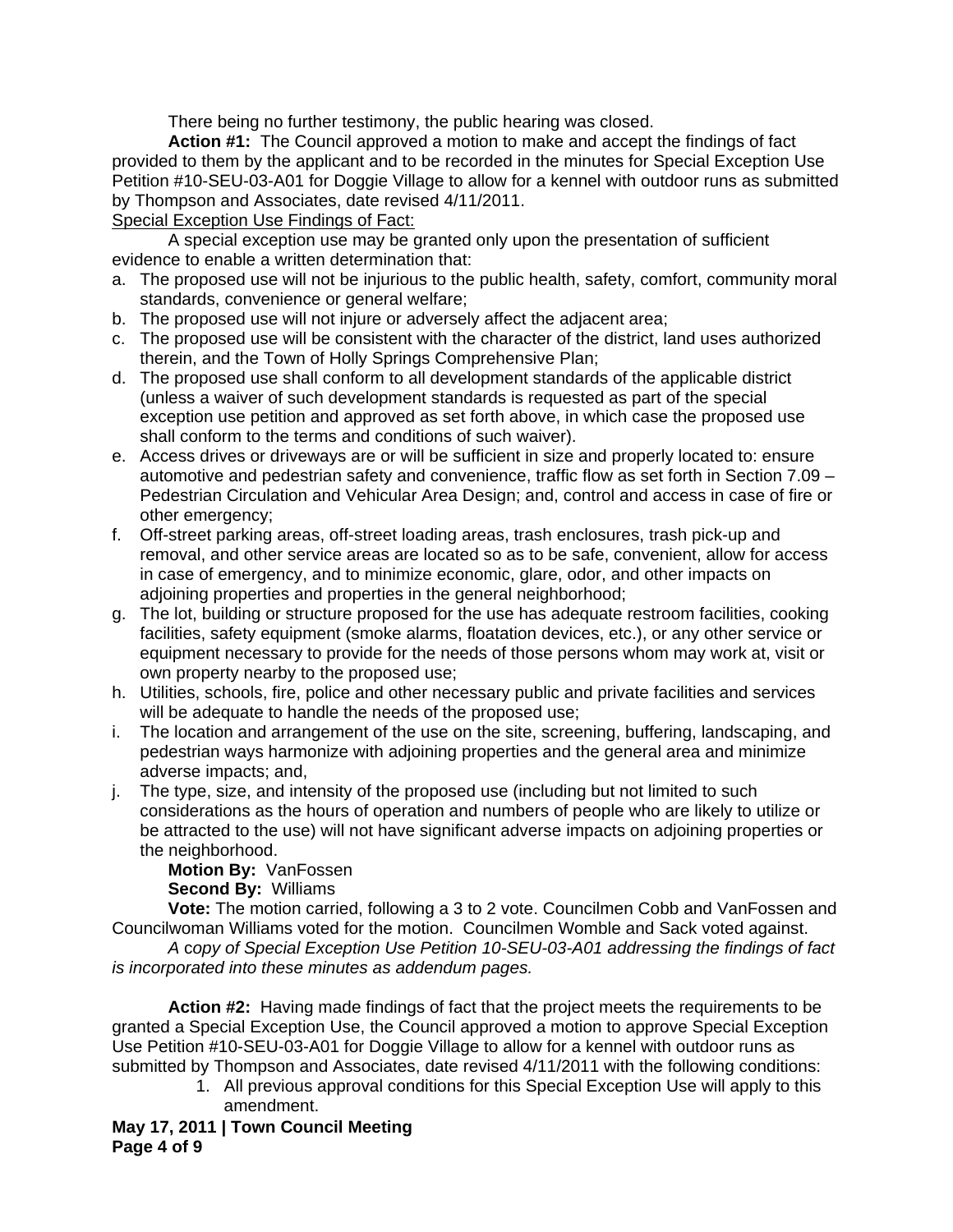- 2. Dogs are not to be boarded on the existing asphalt.
- 3. All roof drainage must discharge outside the enclosed area adjacent to the building.
- 4. Within 10 days of the Town Council approval the following will need to be addressed: Provide method of removing and disposal location of solid waste from the open run area.
- 5. Prior to use of the outdoor runs, the entire outdoor run area and surrounding "Existing Grass Area" as noted on the plans shall be grassed and provided with a permanent vegetative stabilization as approved by the Department of Engineering.
- 6. The applicant has submitted Findings of Fact providing commitments on the operation of the proposed Special Exception. These commitments are integral with the Town Council's Findings and Approval of the Special Exception. Violation of the following will result in revocation of the Special Exception Use:
	- $\triangleright$  The outdoor dog run shall be operated at all times in such a manner that:
		- a. Animals are supervised at all times
		- b. Limited to a maximum of 20 animals at one time
		- c. Limited to a maximum of 4 hours of operation per day
	- $\triangleright$  All dogs shall be within the enclosed area only when not in the building
	- $\triangleright$  All outdoor solid waste shall be collected immediately and disposed of properly
	- $\triangleright$  All outdoor liquid waste shall be infiltrated into the grass vegetation
	- $\triangleright$  Noise levels shall be monitored and controlled so as not to affect the general public or interfere with the operation of adjacent properties
	- $\triangleright$  Odors shall be eliminated so as not to affect the general public or interfere with the operation of adjacent properties
	- $\triangleright$  The outdoor run shall be fenced and screened with landscaping as required by the UDO
	- $\triangleright$  No waivers of the UDO shall be requested.

**Motion By:** VanFossen

# **Second By:** Williams

**Vote:** The motion carried, following a 3 to 2 vote. Councilmen Cobb and VanFossen and Councilwoman Williams voted for the motion. Councilmen Womble and Sack voted against.

**8. Consent Agenda:** The Council approved a motion to approve all remaining items on the Consent Agenda. The motion carried following a motion by Councilman Womble, a second by Councilman Cobb and a unanimous vote. The following actions were affected:

8a. Minutes – The Council approved minutes of the Council's regular meeting held April 5, 2011.

8b. Budget Amendment Report - The Council received a monthly report of amendments to the FY 2010-11 budget approved by the town manager. *A copy of the budget amendment report is incorporated into these minutes as addenda pages.*

8c. Routine Annual Health Physical Incentive Policy – This item was removed from the Consent Agenda for discussion during agenda adjustment.

8d. Budget Amendment, \$20,000 - The Council adopted an amendment to the FY 2010-2011 budget in the amount of \$20,000 to cover costs of the Wake County hazardous materials program and for repairs to a water line. *A copy of the budget amendment is incorporated into these minutes as an addendum page.*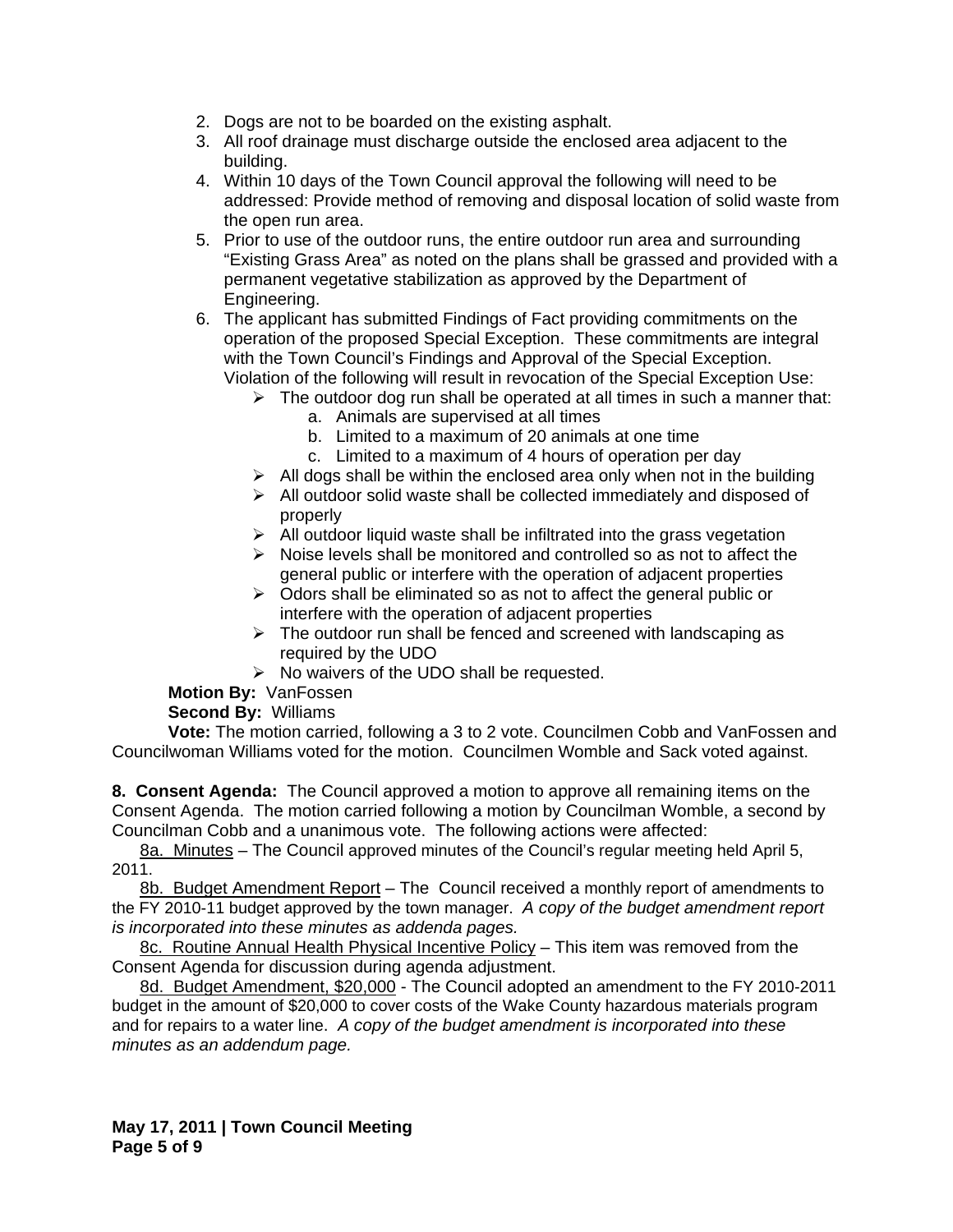**8c. Routine Annual Health Physical Incentive Policy** – Ms. Phillips explained that staff suggests that the Town initiate a policy in which the Town will provide eight hours compensatory time for those employees who undergo a routine annual health physical.

 The Town faces annual insurance premium increases mainly because the Town, as a group, has a lot of claims against its policy. She said the Town would be switching insurance carriers this year, and the objective is to encourage workers to stay well and take logical steps to maintain their health so that our insurance premiums can be maintained.

 Councilwoman Williams said she would like to see a report at the end of the year to determine if it worked.

 **Action:** The Council approved a motion to provide as a wellness incentive eight hours of compensatory time to employees for obtaining their health physicals from July 1, 2011 to June 30, 2012.

 **Motion By:** Womble  **Second By:** Williams  **Vote:** Unanimous

**9a. Bass Lake Park Enhancement Project –** Mr. Bradley said that a bid for Bass Lake construction recently was requested. He said the work includes: construction of a shelter, restrooms and a parking lot. He said that three bids were received, but one withdrew. The other two bids were received from Primo Design Build Inc. with an estimate of \$71,419 and JGM Construction with an estimate of \$114,754.82.

Mr. Bradley said staff recommends the low bidder.

**Action:** The Council approved a motion to enter a contract with Primo Design Build Inc. in the amount of \$71,419 for construction of a shelter, restrooms and parking lot at Bass Lake Park.

**Motion By:** VanFossen **Second By:** Cobb **Vote:** Unanimous

**9b. Bass Lake Park Enhancement Project -** Mr. Bradley said that a bid for the purchase of a materials kit for the Bass Lake shelter recently was requested. He said three bids were received: Hasley Recreation & Design Inc. for \$27,772.56; Churchich Recreation Design Inc. for \$25,768.41; and Piedmont Parks Inc. for \$21,717.01. The lowest bidder was Piedmont Parks Inc.

Mr. Bradley said staff recommends the low bidder.

**Action:** The Council approved a motion to enter a contract with Piedmont Parks Inc. in the amount of \$21,717.01 for the purchase of a materials kit for a picnic shelter at Bass Lake Park.

**Motion By:** VanFossen **Second By:** Cobb **Vote:** Unanimous

**9c. Bass Lake Road Sidewalk Project-** Mr. Schifano said that, pursuant to the Town Council's direction, staff reduced a sidewalk easement from an eight-foot width to a five-foot width for properties in front of the county subdivision of Mills Lake on Bass Lake Road. The Council on Aug. 4, 2009 issued a condemnation resolution on these properties; however, in an effort to accommodate the concerns of the property owners in hopes of a voluntary purchase, the Council directed staff to reduce the easement area.

 Mr. Schifano said that, unfortunately, reduction in the sidewalk, after numerous attempts with the landowners, did not result in a voluntary purchase of all of the easement area.

**May 17, 2011 | Town Council Meeting Page 6 of 9**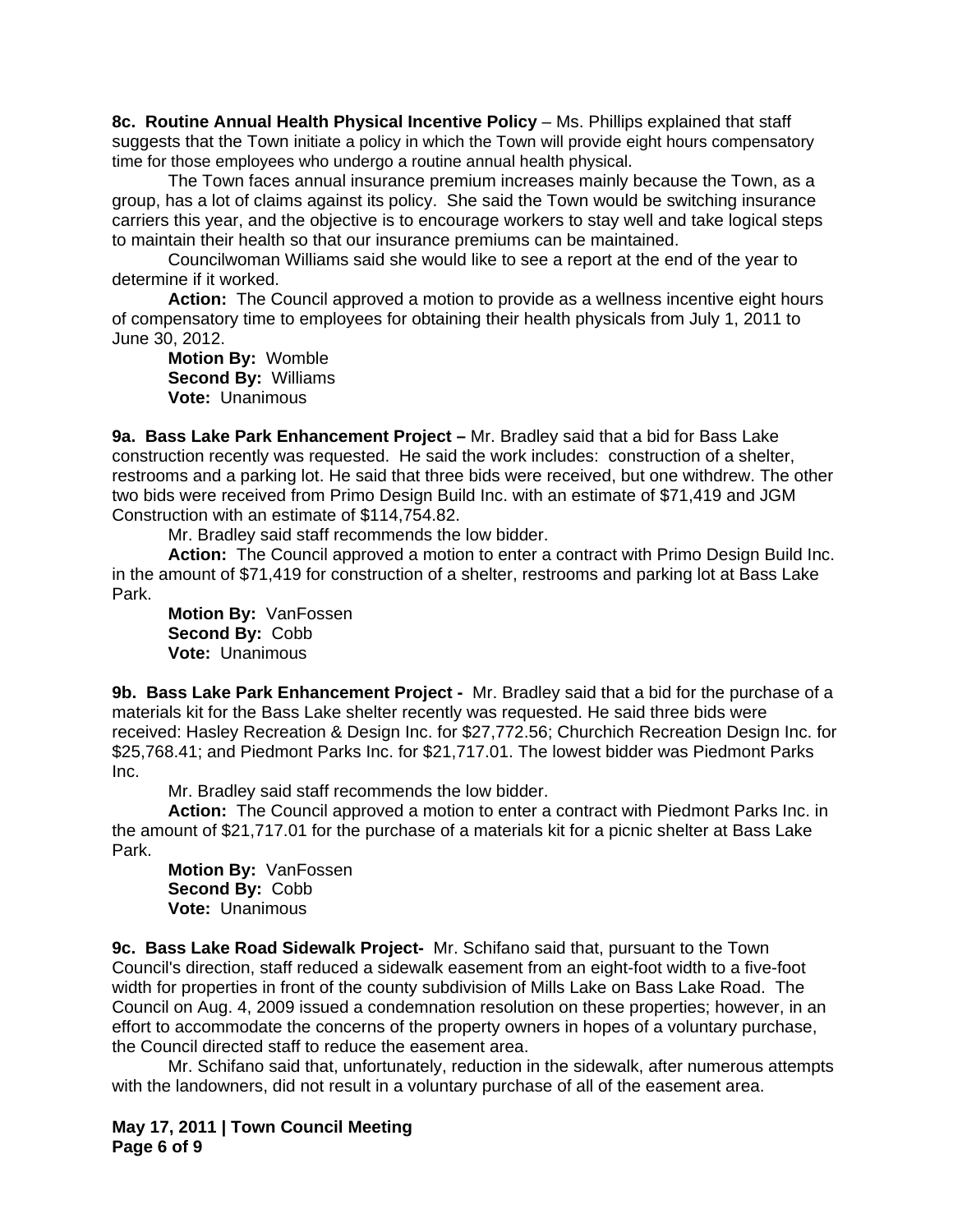Therefore, legal action will be necessary. He said that the request is for approval of a condemnation resolution identifying the properties for sidewalk easement.

**Action:** The Council approved a motion to adopt Resolution 11-14, a condemnation resolution authorizing the Town Attorney to initiate condemnation actions against the homeowners listed in Exhibit A of the resolution.

**Motion By:** Womble **Second By:** Williams **Vote:** Unanimous

*A copy of Resolution 11-14 is incorporated into these minutes as addenda pages.*

**9e. Avent Ferry Road Fire Station Project –** Mr. Parker said the Town of Holly Springs Fire Station on Avent Ferry Road was damaged during the April 16 tornado, which lifted the roof off the building and set it back down. Structurally, the building is not sound, and the Town's insurance company had declared the building a total loss.

 He said the insurance will be provided to replace the building, including architectural services.

 He said presented Council with a proposal from Maurer Architecture of Raleigh in an amount not to exceed \$30,000 for design services, construction drawings and construction administration services.

 Chief Parker said it is anticipated that a new facility would be operational by the spring of 2012. In the meantime, temporary quarters for personnel and equipment are being arranged.

Councilman Womble asked about the designation of Fire Station No. 2. He asked why the station, which formerly had been referred to as Station No. 1, was now being referred to as Station No. 2..

Chief Parker said when the new building that is now Station No. 1 was designed as a headquarters, it was referred to as Station 1. He said the Avent Ferry Road station then changed to No. 2.

**Action:** The Council approved a motion to retain the services of Maurer Architecture of Raleigh in an amount not to exceed \$44,300 for design, engineering and administration services to rebuild Avent Ferry Road fire station.

**Motion By:** Womble **Second By:** Cobb **Vote:** Unanimous

**9d. July 5 Town Council Meeting -** Mr. Dean said that the Council's calendar of regular meetings includes a meeting to be held Tuesday, July 5. The Town hosts an Independence Day celebration each year from 5 p.m. to 9 p.m. for fireworks on July 5 at Womble Park.

 He said to avoid the conflict, if the Council agrees, the July 5 Council meeting can be cancelled and business can be scheduled for the July 19 meeting.

**Action:** The Council approved a motion to amend the 2011 calendar of regular meetings by cancelling the July 5 meeting.

**Motion By:** VanFossen **Second By:** Williams **Vote:** Unanimous

**9f. Street Improvements Project –** Ms. Sudano said staff recommends adding the paving of Treatment Plant Road to the current FY 2010-11 Street Improvement Project, which received very good bids on resurfacing and paving earlier this year. The change order would amount to \$43,912.85.

 In addition, there are a few additional work change directives to the project that will be memorialized in a change order later in the amount of \$11,464.99.

**May 17, 2011 | Town Council Meeting Page 7 of 9**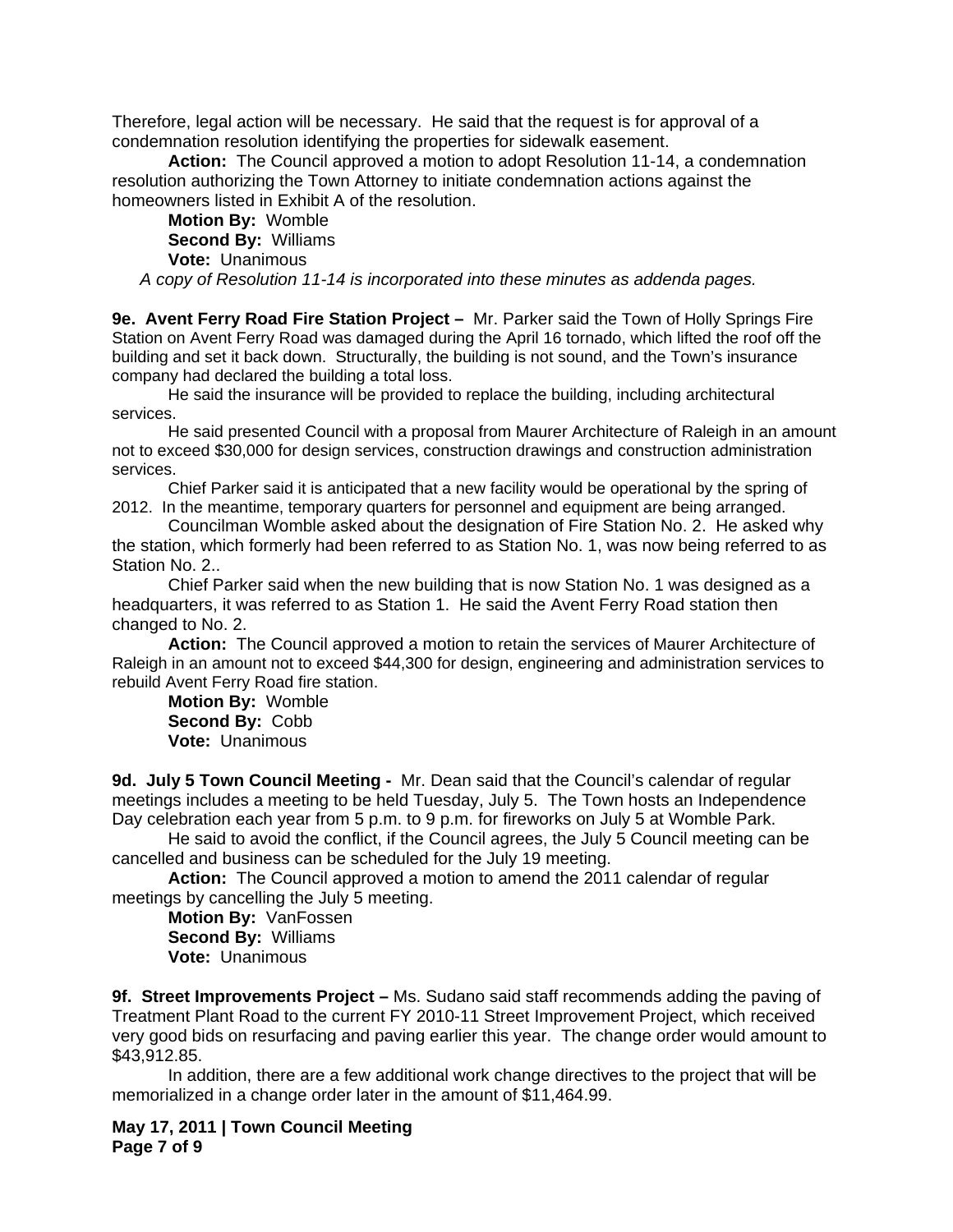Because the construction bid came in way below the amount that had been budgeted for this project, there are funds in the budget to cover most of these changes; however, the project will need \$13,050 in additional Powell Bill funds.

 **Action #1:** The Council approved a motion to approve a FY 2010-11 Street Improvement Project change order to include the paving of Treatment Plant Road and additional work change directives in the project.

**Motion By:** Cobb **Second By:** Womble **Vote:** Unanimous

 **Action #2:** The Council approved a motion to adopt an amendment to the FY 2010-11 budget in the amount of \$13,050 to provide the additional funding needed from Powell Bill funds to cover the entire street improvement project, including changes.

 **Motion By:** Cobb **Second By:** Womble **Vote:** Unanimous

### **10. Other Business:** None**.**

**11. Manager's Report:** Mr. Dean said a health fair for employees would be Thursday; the Arbor Creek boardwalk dedication also is Thursday; and he reminded Council of upcoming events, including Turtlefest, the Farmers Market, and the budget workshop.

**12. Closed Session:** The Council approved a motion to enter into Closed Session, pursuant to NCGS 143-318.11(a)(5), to discuss and give the town attorney parameters for the acquisition of property.

**Motion By:** Cobb **Second By:** VanFossen **Vote:** Unanimous.

#### **General Account Closed Session – May 17, 2011**

 In Closed Session, the Council discussed with the Town Attorney and gave direction to staff regarding the acquisition of property for the Grigsby Avenue sidewalk. A limit was set at \$20,000, following a motion by Councilman Cobb, a second by Councilman VanFossen and a unanimous vote.

 Mr. Dean then advised Council that a little over 17 acres in downtown was being made available for sale and well below appraised value. He asked if the Council were interested in buying the property.

**Action:** The Council approved a motion to direct staff to enter negotiations with the property owner with a purchase limit of \$650,000.

**Motion by:** Williams **Second by:** VanFossen **Vote:** Unanimous

#### *-- End of the General Account*

No further action was taken in Closed Session other than the motion to return to Open Session.

Councilman VanFossen made a motion to return to Open Session, and it was seconded by Councilman Cobb. The vote was unanimous in favor of the motion.

**May 17, 2011 | Town Council Meeting Page 8 of 9**